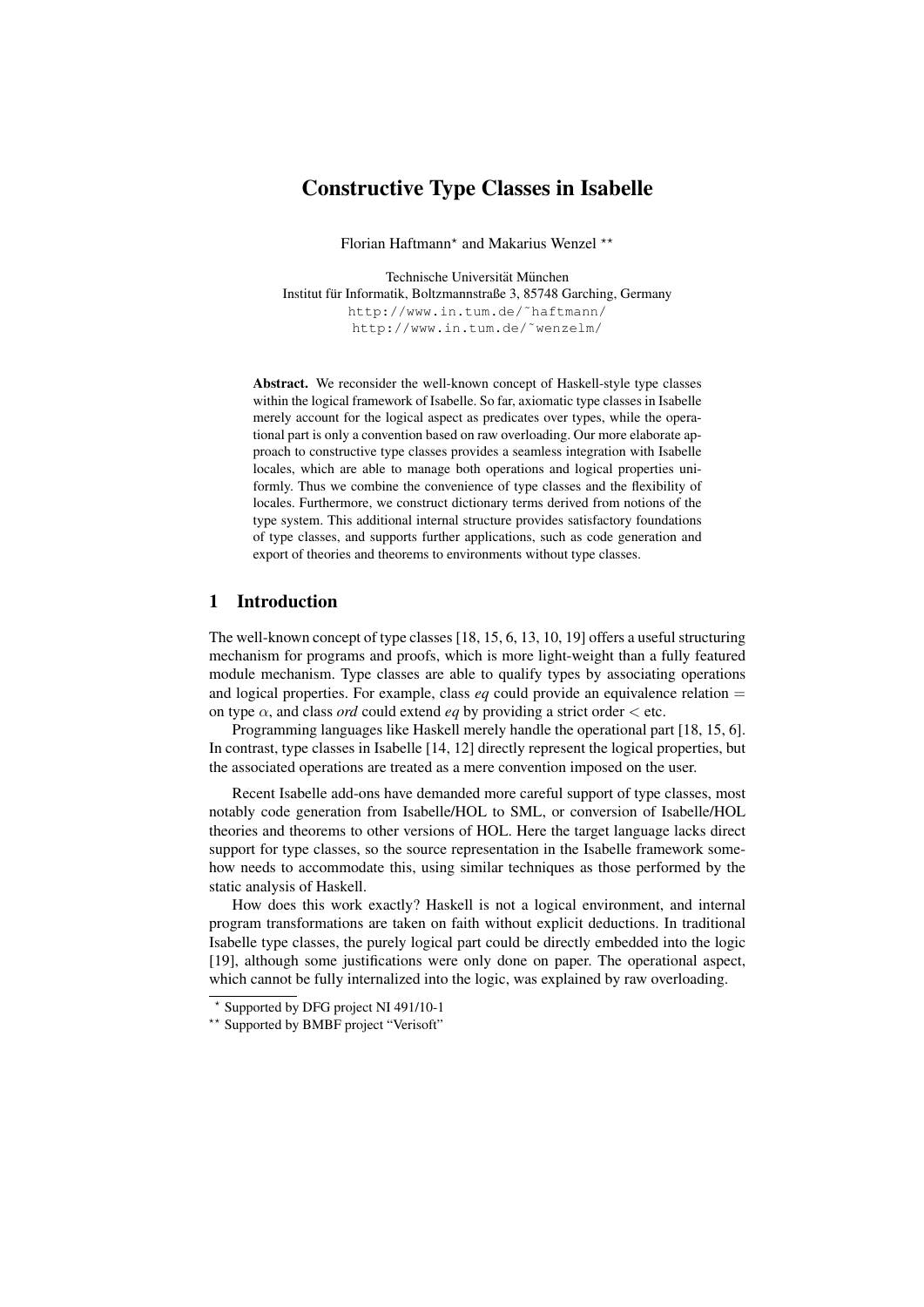Furthermore, the key disadvantage of raw type classes as "little theories" used to be the lack of flexibility in the signature part: operations being represented by polymorphic constants are fixed for any given type. On the other hand, in recent years the Isabelle infrastructure for structured specifications and proofs has been greatly improved, thanks to the Isar proof language [20, 21, 11] and locales [8, 1, 2]. We think it is time to reconsider the existing type class concepts, and see how they can benefit from these improvements without sacrificing their advantages.

The present work integrates Isabelle type classes and locales (by means of locale interpretation), and provides more detailed explanations of type classes with operations and logical propositions within the existing logical framework. Here we heavily re-use a careful selection of existing concepts, putting them into a greater perspective. We also reconstruct the essential relationship between the type system and its constructive interpretation by producing dictionary terms for class operations. The resulting concept of "constructive type classes" in Isabelle is both more convenient for the user, and more satisfactory from the foundational viewpoint.

### 2 Example

We demonstrate common elements of structured specifications and abstract reasoning with type classes by the algebraic hierarchy of semigroups and groups. Our background theory is that of Isabelle/HOL [12], which uses fairly standard notation from mathematics and functional programming. We also refer to basic vernacular commands for definitions and statements, e.g. definition and lemma; proofs will be recorded using structured elements of Isabelle/Isar [20, 21, 11], notably proof/qed and fix/assume/show.

Our main concern are the new class and instance elements used below — they will be explained in terms of existing Isabelle concepts later (§5). Here we merely present the look-and-feel for end users, which is quite similar to Haskell's class and instance [6], but augmented by logical specifications and proofs.

# 2.1 Class definition

Depending on an arbitrary type  $\alpha$ , class *semigroup* introduces a binary operation  $\circ$  that is assumed to be associative:

```
class semigroup =
 fixes mult :: \alpha \Rightarrow \alpha \Rightarrow \alpha (infix \circ 70)
  assumes assoc: (x \circ y) \circ z = x \circ (y \circ z)
```
This class specification consists of two parts: the *operational* part names the class operation (fixes), the *logical* part specifies properties on them (assumes). The local fixes and assumes are lifted to the theory toplevel, yielding the global operation *mult* :: α::*semigroup* ⇒ α ⇒ α and the global theorem *semigroup*.*assoc*: V *x y z*::α::*semigroup*.  $(x \circ y) \circ z = x \circ (y \circ z).$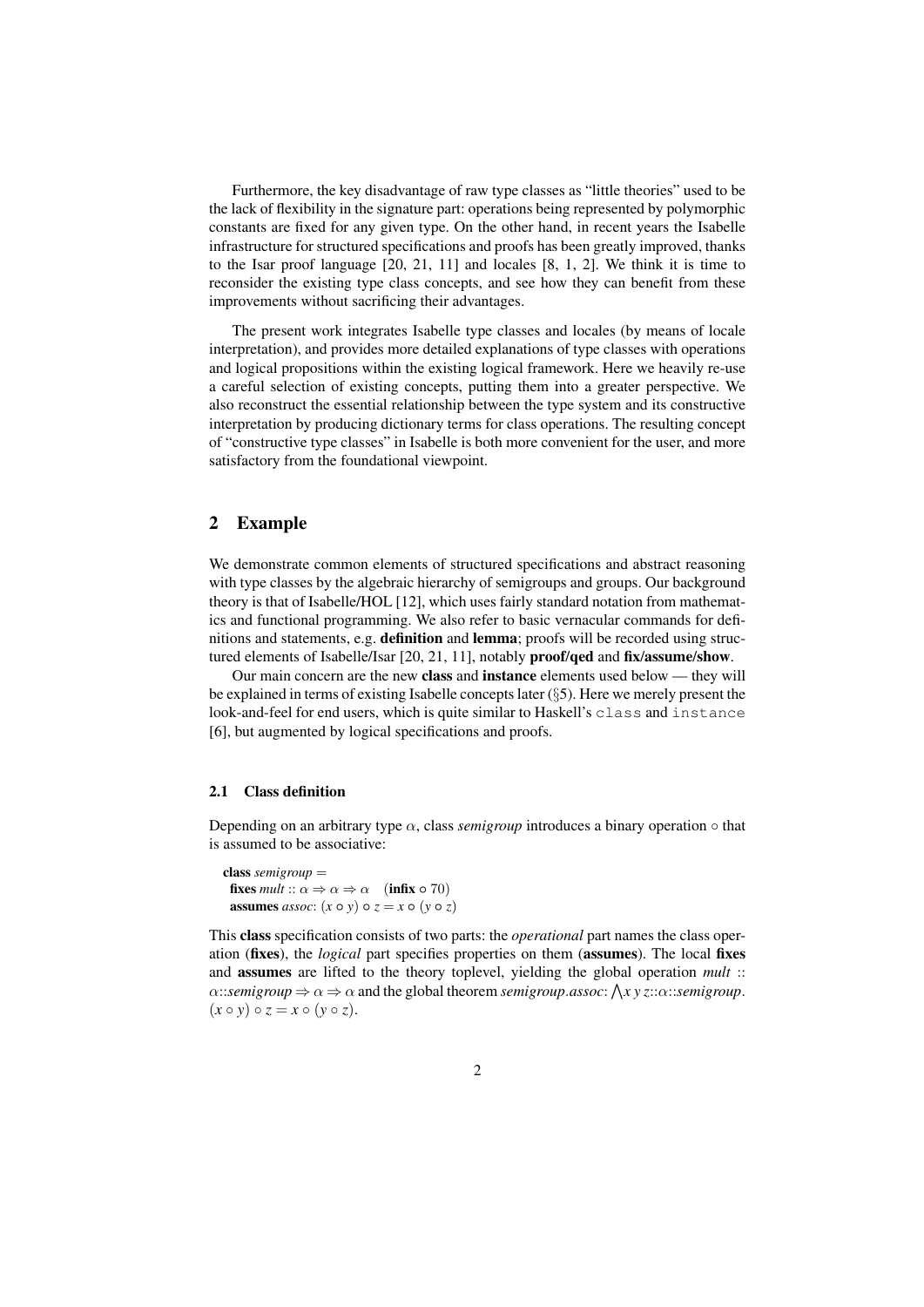#### 2.2 Class instantiation

The concrete type *int* is made a *semigroup* instance by providing a suitable definition for the class operation *mult* and a proof for the specification of *assoc*.

```
instance int :: semigroup
   mult-int-def: \bigwedge i j :: int. i \circ j \equiv i + jproof
   fix i j k :: int have (i + j) + k = i + (j + k) by simp
   then show (i \circ j) \circ k = i \circ (j \circ k) unfolding mult-int-def.
qed
```
From now on, the type-checker will consider *int* as a *semigroup* automatically, i.e. any general results are immediately available on concrete instances.

### 2.3 Subclasses

We define a subclass *group* by extending *semigroup* with additional operations *neutral* and *inverse*, together with the usual *left-neutral* and *left-inverse* properties.

```
class group = semigroup +fixes neutral :: \alpha (1)
      and inverse :: \alpha \Rightarrow \alpha ((-<sup>-1</sup>) [1000] 999)
   assumes left-neutral: 1 \circ x = xand left-inverse: x^{-1} \circ x = 1
```
Again, type *int* is made an instance, by providing definitions for the operations and proofs for the axioms of the additional group specification.

```
instance int :: group
  neutral-int-def : \mathbf{1} \equiv 0
proof
  fix i :: int have 0 + i = i by simp
  then show 1 \circ i = i unfolding mult-int-def and neutral-int-def.
  have -i + i = 0 by simp
  then show i^{-1} \circ i = 1 unfolding mult-int-def and neutral-int-def and inverse-int-def.
qed
```
### 2.4 Abstract reasoning

Abstract theories enable reasoning at a general level, while results are implicitly transferred to all instances. For example, we can now establish the *left-cancel* lemma for groups, which states that the function  $(x \circ)$  is injective:

```
lemma (in group) left-cancel: x \circ y = x \circ z \leftrightarrow y = zproof
   assume x \circ y = x \circ zthen have x^{-1} \circ (x \circ y) = x^{-1} \circ (x \circ z) by simp
   then have (x^{-1} \circ x) \circ y = (x^{-1} \circ x) \circ z using assoc by simp
   then show y = z using left-neutral and left-inverse by simp
```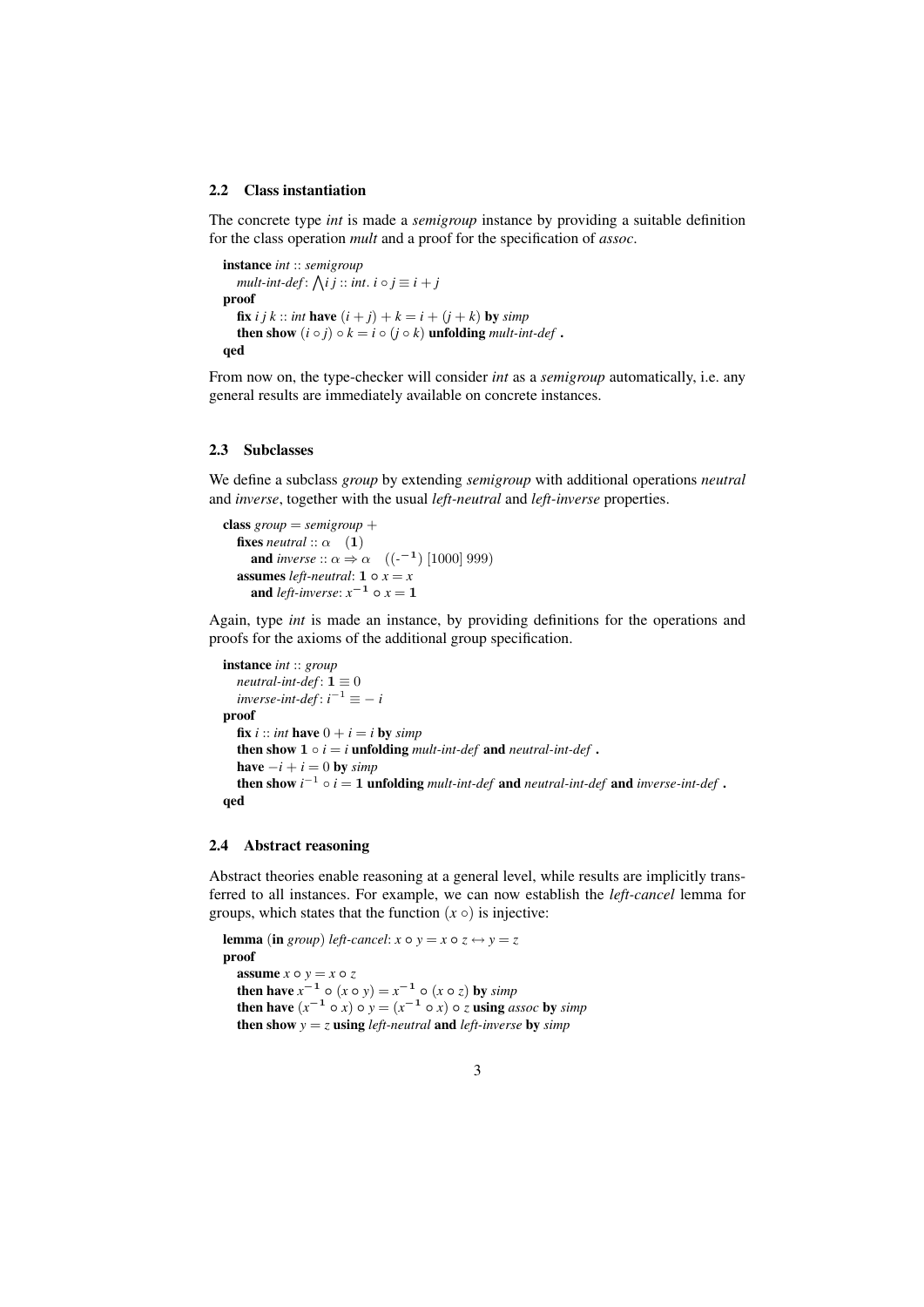```
next
  assume y = zthen show x \circ y = x \circ z by simp
qed
```
Here the "in *group*" target specification indicates that the result is recorded within that context for later use. This local theorem is also lifted to the global one *group*.*left-cancel*:  $\bigwedge xy$  z:: $\alpha$ ::*group*.  $x \circ y = x \circ z \leftrightarrow y = z$ . Since type *int* has been made an instance of *group* before, we may refer to that fact as well:  $\bigwedge xy$  *z*:*:int*.  $x \circ y = x \circ z \leftrightarrow y = z$ .

### 3 Logical foundations

We briefly review fundamental concepts of the Isabelle/Isar framework, from the Pure logic to Isar proof contexts (structured proofs) and locales (structured specifications).

#### 3.1 The Isabelle/Pure framework

The Pure logic [14] is an intuitionistic fragment of higher-order logic. In type-theoretic parlance, there are three levels of  $\lambda$ -calculus with corresponding arrows:  $\Rightarrow$  for syntactic function space (terms depending on terms),  $\bigwedge$  for universal quantification (proofs depending on terms), and  $\implies$  for implication (proofs depending on proofs).

Types are formed as simple first-order structures, consisting of type variables  $\alpha$  or type constructor applications  $\kappa \tau_1 \ldots \tau_k$  (where  $\kappa$  has always *k* arguments).

Term syntax provides explicit abstraction  $\lambda x :: \alpha$ .  $b(x)$  and application *tu*, while types are usually implicit thanks to type-inference; terms of type *prop* are called propositions. Logical statements are composed via  $\bigwedge x :: \alpha$ .  $B(x)$  and  $A \implies B$ . Primitive reasoning operates on judgments of the form  $\Gamma \vdash \varphi$ , with standard introduction and elimination rules for  $\bigwedge$  and  $\Longrightarrow$  that refer to fixed parameters x and hypotheses A from the context  $\Gamma$ . The corresponding proof terms are left implicit, although they could be exploited separately [3].

The framework also provides definitional equality  $\equiv$  ::  $\alpha \Rightarrow \alpha \Rightarrow prop$ , with  $\alpha\beta\eta$ conversion rules. The internal conjunction  $\&$ :: *prop*  $\Rightarrow$  *prop*  $\Rightarrow$  *prop* allows to represent simultaneous statements with multiple conclusions.

Derivations are relative to a given theory  $\Theta$ , which consists of declarations for type constructors  $\kappa$  (constructor name with number of arguments), term constants  $c :: \sigma$ (constant name with most general type scheme), and axioms  $\vdash \varphi$  (proposition being asserted). Theories are always closed by type-instantiation: arbitrary instances *c* :: τ of  $c$  ::  $\sigma$  are well-formed; likewise for axiom schemes. Schematic polymorphism carries over to term formation and derivations, i.e. it is admissible to derive any type instance  $\Gamma \vdash B(\tau)$  from  $\Gamma \vdash B(\alpha)$ , provided that  $\alpha$  does not occur in the hypotheses of  $\Gamma$ .

### 3.2 Isar proof contexts

In judgments  $\Gamma \vdash \varphi$  of the primitive framework,  $\Gamma$  essentially acts like a proof context. Isar elaborates this idea towards a higher-level notion, with separate information for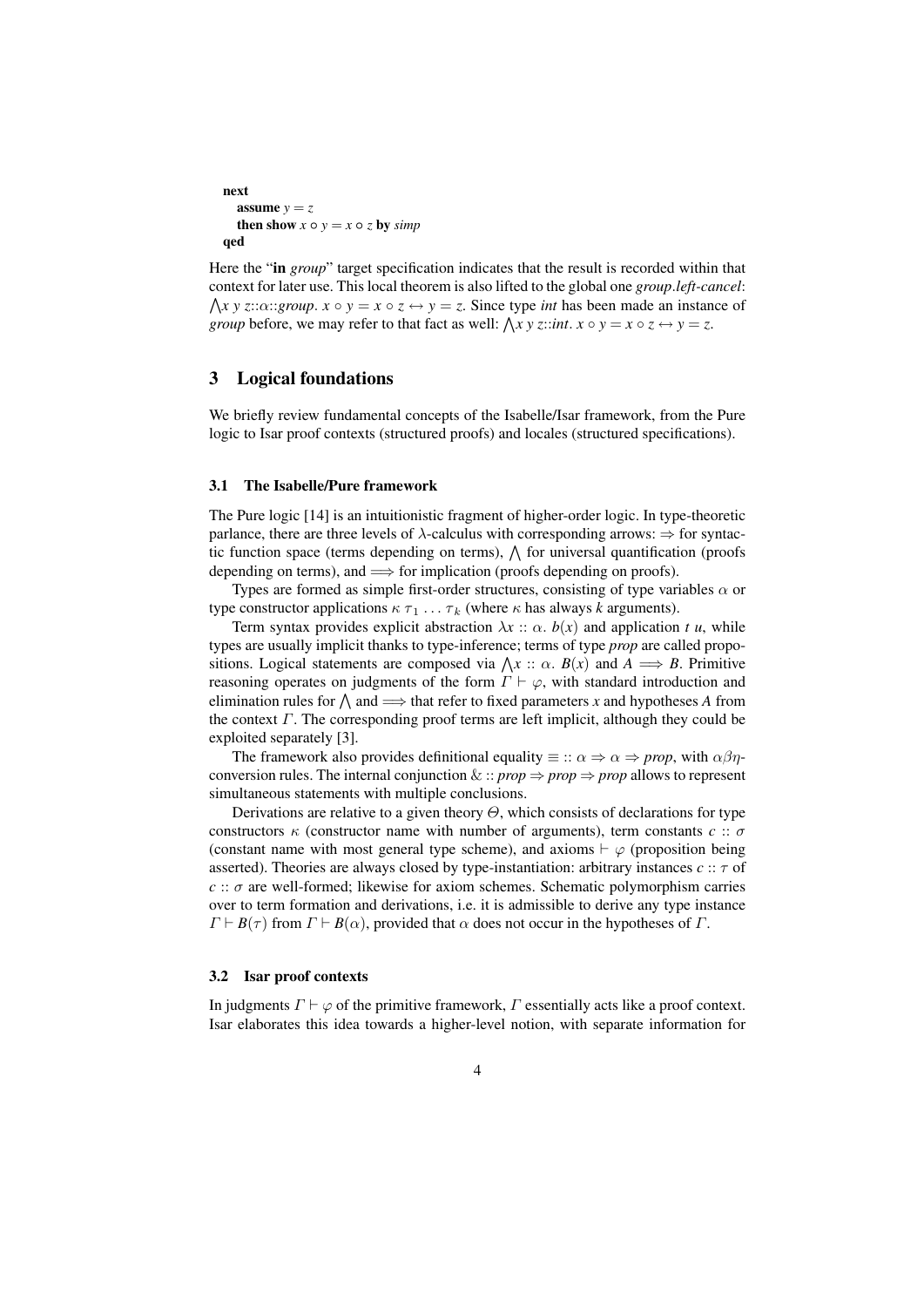type-inference, term abbreviations, local facts, and generic hypotheses (parameterized by specific discharge rules). For example, the context element assumes *A* introduces a hypothesis with  $\implies$  introduction as discharge rule; notes  $a = b$  defines local facts; defines  $x \equiv a$  and fixes  $x :: \alpha$  introduce local terms.

Top-level theorem statements may refer directly to Isar context elements to establish a conclusion within an enriched environment; the final result will be in discharged form. For example, proofs of  $\bigwedge x$ . *B x*, and *A*  $\Longrightarrow$  *B*, and *B a* can be written as follows:

| lemma                             | lemma                           | lemma                             |
|-----------------------------------|---------------------------------|-----------------------------------|
| fixes $x$                         | assumes $A$                     | defines $x \equiv a$              |
| shows $B x \langle proof \rangle$ | shows $B \langle proof \rangle$ | shows $B x \langle proof \rangle$ |

There are separate Isar commands to build contexts within a proof body, notably fix, assume etc. These elements have essentially the same effect, only that the result lives still within a local proof body rather than the target theory context. For example:

| fix $x$                                 | assume $A$                            | $\det x \equiv a$                       |
|-----------------------------------------|---------------------------------------|-----------------------------------------|
| <b>have</b> $B x \langle proof \rangle$ | <b>have</b> $B \langle proof \rangle$ | <b>have</b> $B x \langle proof \rangle$ |
|                                         |                                       |                                         |

Building on top of structured proof contexts, the Isar proof engine now merely imposes a certain policy for interpreting formal texts, in order to support structured proof composition [21, Chapter 3]. The very same notion of contexts may be re-used a second time for structured theory specifications, namely by Isabelle locales (see below).

### 3.3 Locales

Isabelle locales [8, 1] provide a powerful mechanism for managing local proof context elements, most notably fixes and assumes. For example:

 $locale l =$ fixes *x* assumes *A x*

This defines both a predicate  $l x \equiv A x$  (by abstracting the body of assumptions over the fixed parameters), and provides some internal infrastructure for structured reasoning. In particular, consequences of the locale specification may be proved at any time, e.g.:

lemma (in *l*) shows *b*: *B* x  $\langle proof \rangle$ 

The result *b*: *B x* is available for further proofs within the same context. There is also a global version *l.b*:  $\bigwedge x$ .  $l x \Longrightarrow B x$ , with the context predicate being discharged.

*Locale expressions* provide means for high-level composition of complex proof contexts from basic principles (e.g. locale *ring* = *abelian-group*  $R + monoid R + ...$ ). Expressions *e* are formed inductively as  $e = l$  (named locale), or  $e = e^t x_1 \dots x_n$  (renaming of parameters), or  $e = e_1 + e_2$  (merge). Locale merges result in general acyclic graphs of sections of context elements — internally, the locale mechanism produces a canonical order with implicitly shared sub-graphs.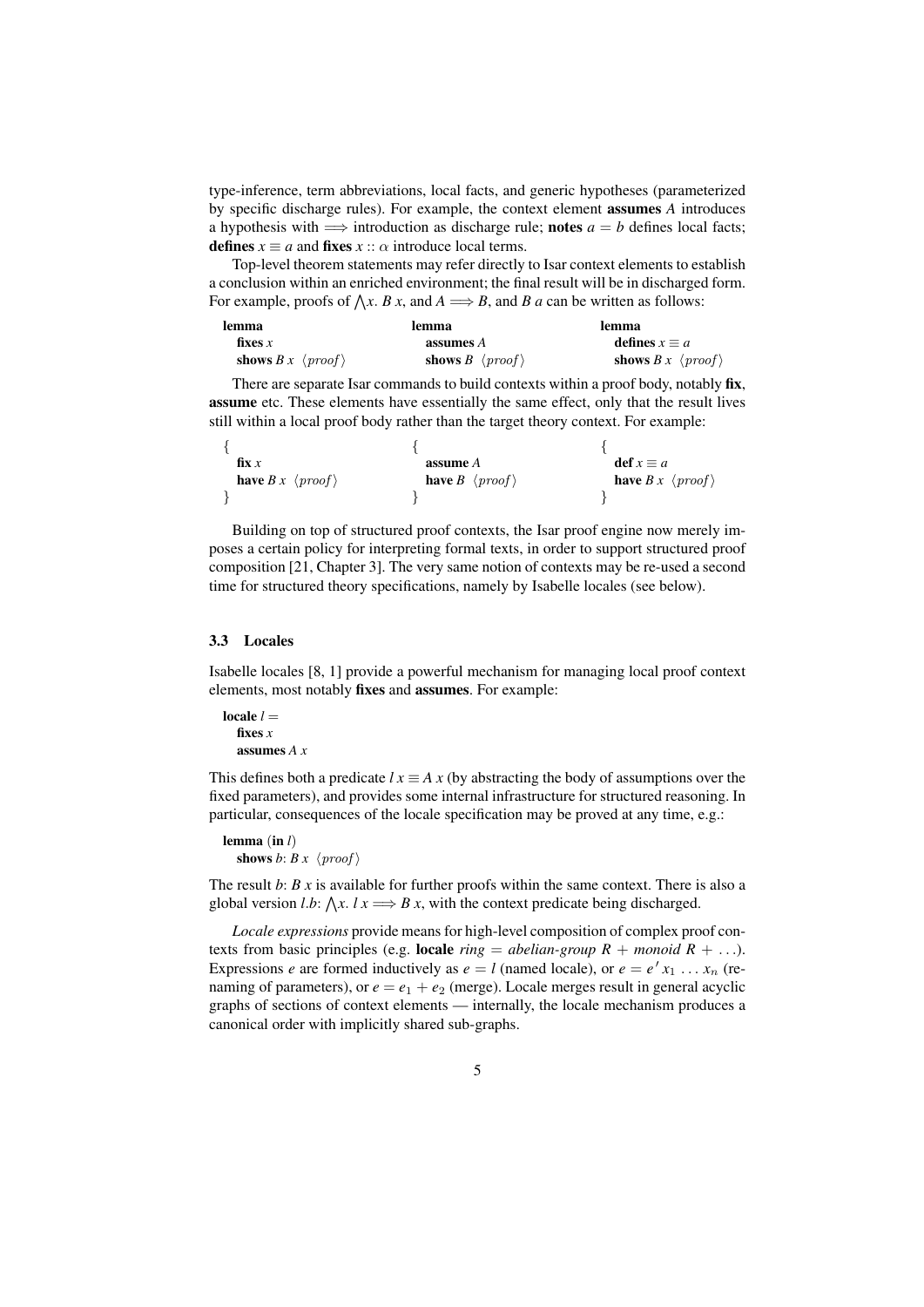*Locale interpretation* is a separate mechanism for applying locale expressions in the current theory or proof context [2]. After providing terms for the fixes and proving the assumes, the corresponding instances of locale facts become available. For example:

```
interpretation m: l [a]
proof (rule l.intro)
   show A a \langle proof \rangleqed
```
Here the previous locale fact *l.b*:  $\bigwedge x$ .  $l x \Longrightarrow B x$  becomes *m.b*: *B a*. The link between the interpreted context and the original locale acts like a dynamic subscription: any new results emerging within *l* will be automatically propagated to the theory context by means of the same interpretation. For example:

lemma (in *l*) shows *c*:  $Cx \langle proof \rangle$ 

This makes both *l.c*:  $\bigwedge x$ .  $l x \Longrightarrow C x$  and *m.c*: *C a* available to the current theory.

# 4 Type classes and disciplined overloading

Starting from well-known concepts of order-sorted algebra, we recount the existing axiomatic type classes of Isabelle. Then we broaden the perspective towards explicit construction of dictionary terms, which explain disciplined overloading constructively.

#### 4.1 An order-sorted algebra of types

The well-known concepts of order-sorted algebra (e.g. [17]) have been transferred early to the simply-typed framework of Isabelle [13, 10].

A type class *c* is an abstract entity that describes a collection of types. A sort *s* is a symbolic intersection of finitely many classes, written as expression  $c_1 \cap \ldots \cap c_m$  (note that Isabelle uses the concrete syntax  $\{c_1, \ldots, c_m\}$ . We assume that type variables are decorated by explicit sort constraints  $\alpha_s$ , while plain  $\alpha$  refers to a vacuous constraint of the empty intersection of classes (the universal sort). An order-sorted algebra consists of a set *C* of classes, together with an acyclic subclass relation <, and a collection of type constructor arities  $\kappa$  ::  $(s_1, \ldots, s_k)c$  (for constructor  $\kappa$  with  $k$  arguments). This induces an inductive relation  $\tau : c$  on types  $\tau$  and classes *c* by the rules given below (on sorts  $\tau : c_1 \cap \ldots \cap c_m$  is defined as  $\tau : c_i$  for all  $i = 1, \ldots, m$  collectively).

$$
\frac{\tau : c_1 \quad c_1 < c_2}{\tau : c_2} \quad \text{(classrel)}
$$
\n
$$
\frac{\tau_1 : s_1 \quad \dots \quad \tau_k : s_k \quad \kappa :: (s_1, \dots, s_k)c}{\kappa \tau_1 \dots \tau_k : c} \quad \text{(constructor)}
$$
\n
$$
\frac{\alpha_{c_1 \cap \dots \cap c_m : c_i} \quad \text{(variable)}}
$$

We also define canonical subclass and subsort relations on top of this:  $c_1 \,\subset c_2$  iff  $\forall \alpha \ldotp \alpha : c_1 \Longrightarrow \alpha : c_2$  for classes, and  $s_1 \subseteq s_2$  iff  $\forall \alpha \ldotp \alpha : s_1 \Longrightarrow \alpha : s_2$  for sorts.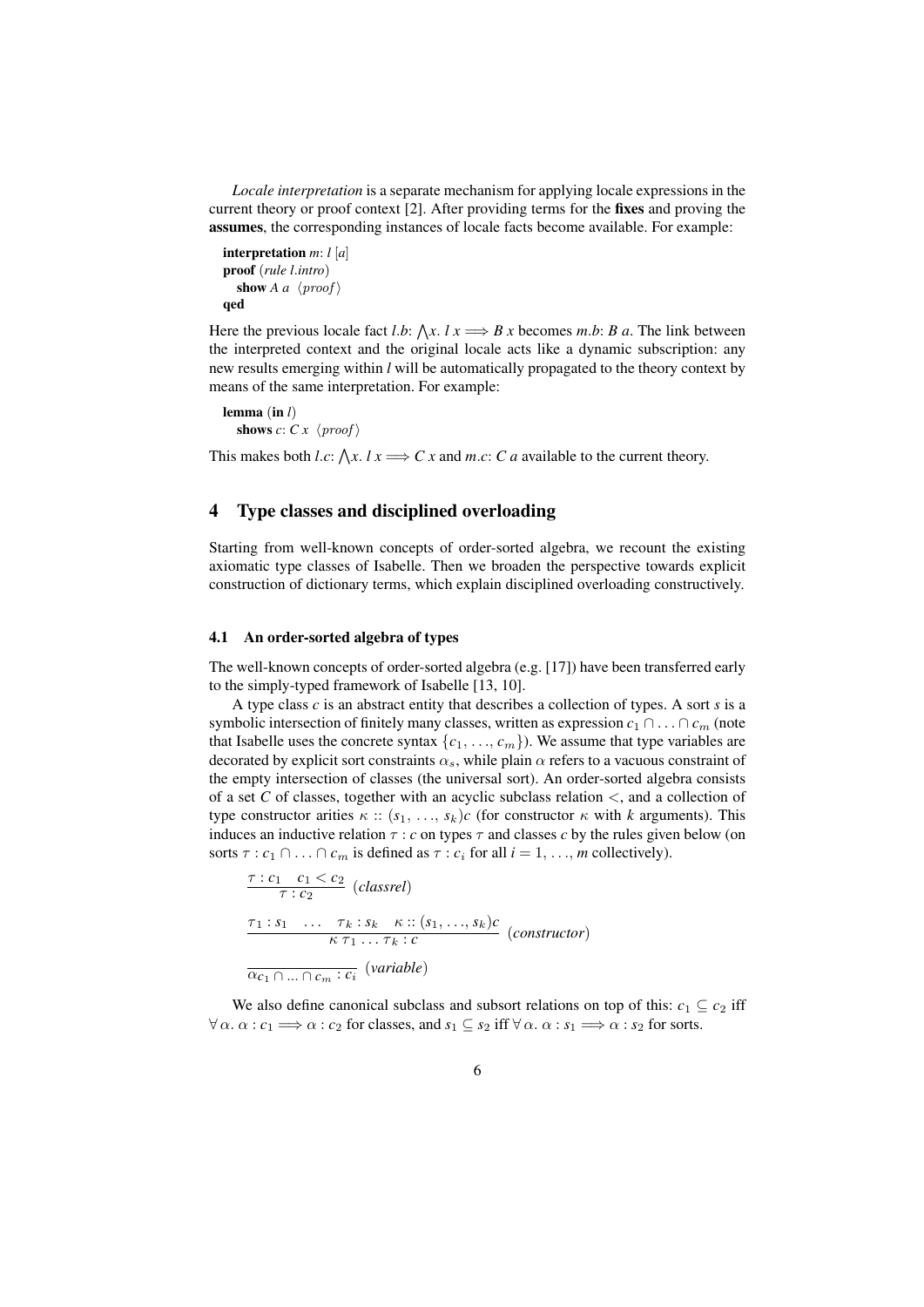Observe that class inclusion  $c_1 \subseteq c_2$  is the reflexive-transitive closure of the original relation  $c_1 < c_2$ . Proof: consequences  $\alpha : c_1 \Longrightarrow \alpha : c_2$  emerge exactly by zero or more application of the *classrel* rule.

Moreover, sort inclusion  $s_1 \subseteq s_2$  for  $s_1 = c_1 \cap \ldots \cap c_m$  and  $s_2 = d_1 \cap \ldots \cap d_n$  can be characterized as  $\forall j$ .  $\exists i$ .  $c_i \subseteq d_j$ . Proof:  $c_1 \cap \ldots \cap c_m \subseteq d_1 \cap \ldots \cap d_n$  is equivalent to  $\alpha : c_1 \cap ... \cap c_m \Longrightarrow \alpha : d_1 \cap ... \cap d_n$ , i.e.  $(\forall i. \alpha : c_i) \Longrightarrow (\forall j. \alpha : d_j)$ , which is equivalent to  $\forall j$ .  $\exists i$ .  $(\alpha : c_i \Longrightarrow \alpha : d_j)$ .

An order-sorted algebra is called *coregular* iff for all  $c \subseteq c'$ , any  $\kappa :: (s_1, \ldots, s_k)c$ and  $\kappa$  ::  $(s'_1, \ldots, s'_k)c'$  have related argument sorts  $\forall i$ .  $s_i \subseteq s'_i$ . Coregularity expresses the key correspondence of the global class hierarchy with individual type constructor arities. This achieves most general unification and principal type schemes [17, 13].

#### 4.2 Axiomatic type classes in Isabelle

Axiomatic type classes [10, 19] are based on a purely logical interpretation of the ordersorted algebra of types as predicates. Any closed proposition  $\varphi(\alpha)$  depending on exactly one type variable can be understood as a predicate on types. The trick is to represent predicate constants adequately in order to support type class definitions and abstract reasoning over type classes. Following [19], any type class  $c \in C$  of the underlying algebra is turned into a logical constant *c-class* ::  $\alpha$  *itself*  $\Rightarrow$  *prop*, where  $\alpha$  *itself* is an uninterpreted type with constant  $TYPE$  ::  $\alpha$  *itself* as canonical representative.<sup>1</sup> Propositions of the form *c-class* (*TYPE* ::  $\tau$  *itself*) shall be written as  $(\tau : c)$ .

The existing **axclass** mechanism defines type classes via  $\vdash (\alpha : c) \equiv (\alpha : d_1) \& \dots$  $\&$   $\alpha : d_n \& A_1(\alpha) \& \ldots \& A_m(\alpha)$ , where  $d_1, \ldots, d_n$  are super-classes and  $A_1, \ldots, A_m$ class axioms as intended by the user. From this the system derives an introduction rule  $\vdash (\alpha : d_1) \Longrightarrow ... (\alpha : d_n) \Longrightarrow A_1(\alpha) \Longrightarrow ... A_m(\alpha) \Longrightarrow (\alpha : c)$  (for instantiation proofs), explicit class inclusions  $\vdash (\alpha : c) \Longrightarrow (\alpha : d_j)$  (added to the order-sorted type algebra), and abstract lemmas  $\vdash (\alpha : c) \Longrightarrow A_i(\alpha)$  (also called "class axioms"). The latter are represented compactly using sort constraints  $\vdash A_i(\alpha_c)$ . Isabelle inferences will use order-sorted type-unification in order to produce well-sorted instantiations  $\vdash A_i(\tau)$ on the fly — this implicit reasoning is the main convenience of type classes.

It is easy to see that the interpretation of class membership  $\tau : c$  as  $(\tau : c)$  is correct in the sense that the notions of order-sorted type algebra approximate Pure derivations. In particular, the inference system for  $\tau : c$  represents the following rules for  $(\tau : c)$ (due to modus ponens and type instantiation):

$$
\frac{(\tau : c_1) \quad \vdash (\alpha : c_1) \Longrightarrow (\alpha : c_2)}{(\tau : c_2)}
$$
\n
$$
\frac{(\tau_1 : s_1) \quad \ldots \quad (\tau_k : s_k) \quad \vdash (\alpha_1 : s_1) \Longrightarrow \ldots (\alpha_k : s_k) \Longrightarrow (\kappa \alpha_1 \ldots \alpha_k : c)}{(\kappa \tau_1 \ldots \tau_k) : c}
$$
\n
$$
\frac{(\alpha : c_1), \ldots, (\alpha : c_m) \vdash (\alpha : c_i)}{(\alpha : c_m) \vdash (\alpha : c_i)}
$$

<sup>&</sup>lt;sup>1</sup> This type could be defined explicitly as **datatype**  $\alpha$  *itself* = *TYPE* in ML/Haskell/HOL, but Isabelle/Pure refrains from stating any specific properties.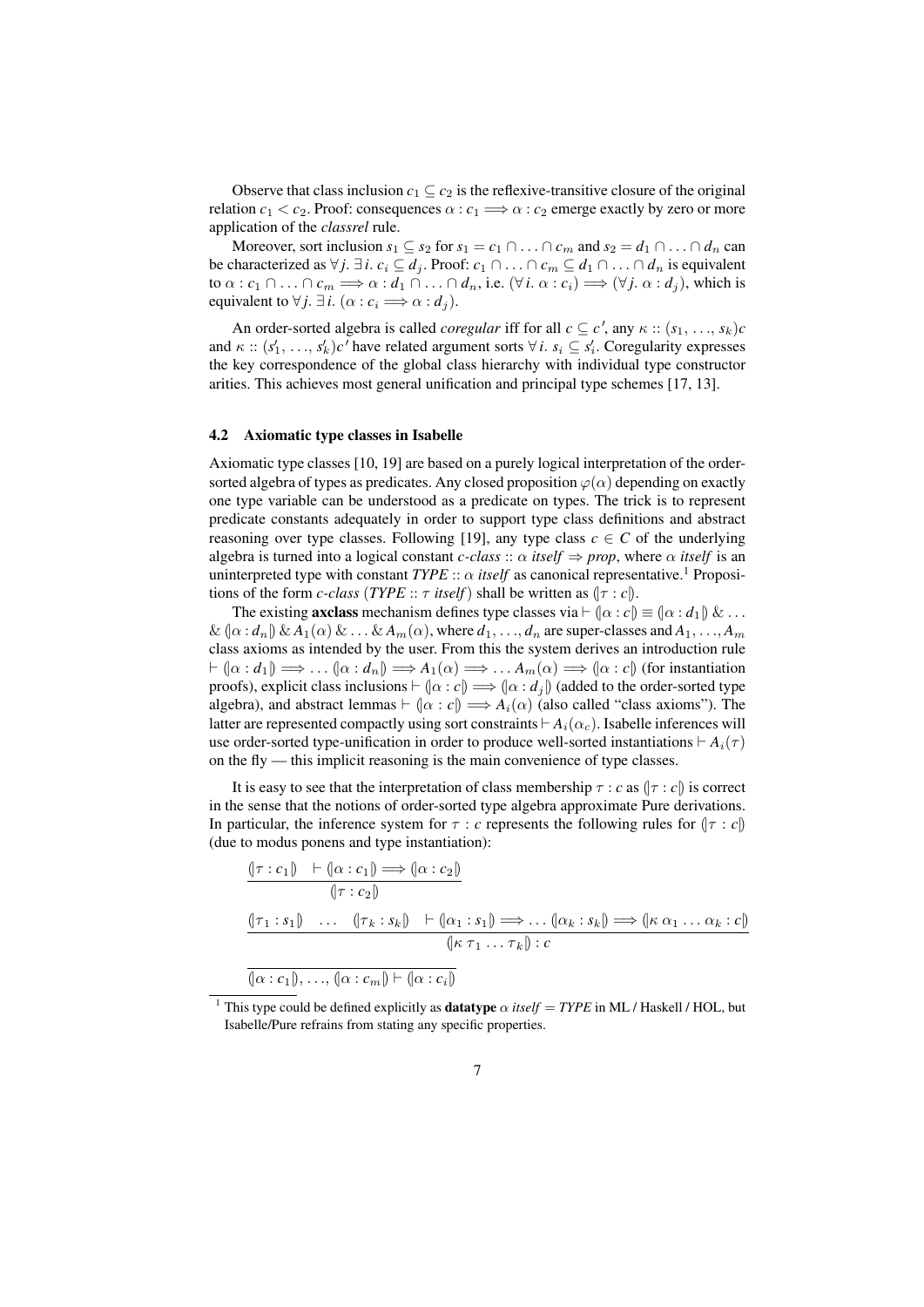Here the rule conditions  $c_1 < c_2$  and  $\kappa$  ::  $(\overline{s})c$  have been interpreted by schematic implications, and sort constraints of type variables have been turned into explicit hypotheses.

The general principle above is to interpret the inductive definition of  $\tau : c$ , by giving a constructive reading to its derivations. Thus inferences taking place during internal type-checking operations are turned into proofs of the Pure framework.

In conclusion, we observe that axiomatic type classes are able to model the logical part (assumes) of our class mechanism. The second half is proper management of class operations (fixes) which will be based on a disciplined version of overloaded definitions.

#### 4.3 Disciplined overloading for Isabelle

Simple definitions essentially introduce abbreviations in terms of basic principles, by stating definitional equalities within the formal theory. A definitional theory extension  $\Theta' = \Theta \cup c :: \sigma \cup \vdash c_{\sigma} \equiv t$  is well-formed iff *c* is a fresh constant name, *t* is a closed term that does not mention *c*, and all type variables occurring in *t* also occur in  $\sigma$ .

The latter condition ensures  $\vartheta(t) = \vartheta'(t) \implies \vartheta(c_{\sigma}) = \vartheta'(c_{\sigma})$  for arbitrary type instantiations  $\vartheta$  and  $\vartheta'$ , i.e. there is a one-to-one relationship between the LHS and RHS. Due to substitution of  $\equiv$ , this means  $\Gamma \vdash \varphi(\vartheta(c_{\sigma}))$  iff  $\Gamma \vdash \varphi(\vartheta(t))$  in  $\Theta'$ .

Moreover,  $\Gamma \vdash \varphi(c)$  is derivable in  $\Theta'$  iff  $\Gamma \vdash \varphi(t)$  is derivable in  $\Theta$ . Proof: (1) assume  $\Gamma \vdash \varphi(c)$ ; hence  $\Gamma \vdash \varphi(t)$  in  $\Theta'$  by definition. Let  $\psi = \varphi(t)$ , which is a formula of  $\Theta$  and theorem of  $\Theta'$ . Show by induction over derivations that  $\Gamma \cup \vartheta_1(c_{\sigma} \equiv t), \ldots$ ,  $\vartheta_n(c_\sigma \equiv t) \vdash \psi$  in  $\Theta$ , for some collection of type instantiations  $\vartheta_1, \ldots, \vartheta_n$  (stemming from instances of the definitional axiom occurring in the proof trees). Finally discharge these assumptions by reflexivity of  $\equiv$ . (2) the other direction is trivial.

A definitional theory may be presented in an incremental fashion, where later definitions refer to previously defined entities on the RHS. For example, define  $c_1$ , then  $c_2$  in terms of  $c_1$ , then  $c_3$  in terms of  $c_1$ ,  $c_2$  etc. Formally, we introduce a dependency relation between constant names:  $c \rightarrow b$  iff constant *b* is mentioned on the RHS of the definition of  $c$ . Provided that  $\rightarrow$  is well-founded, incremental definitions can be normalized such that the RHSes only mention basic principles. Thus simple definitions determine an immediate mapping from defined entities to basic principles.

Overloading (or "ad-hoc polymorphism") means to specify constants depending on the syntactic structure of their respective type instances. For example,  $0:: \alpha$  could be defined separately for  $0_{nat}$ ,  $0_{bool}$ ,  $0_{\beta \times \gamma}$  (in terms of  $0_{\beta}$  and  $0_{\gamma}$ ) etc. Unrestricted overloading sacrifices most of the key syntactic properties sketched above.

Subsequently, we borrow some notation from System F [16], notably type schemes  $\forall \alpha$ .  $\sigma(\alpha)$  and type application f [ $\tau$ ]. For example, the polymorphic identity function *id*  $\equiv \lambda x$ . *x* can be given the most general type scheme  $\forall \alpha \cdot \alpha \Rightarrow \alpha$ . System F also provides explicit type abstraction  $\Lambda \alpha$ .  $t(\alpha)$ , although this will not be required here, because naive polymorphism in the Pure framework is restricted to outermost constants (and axioms): instead of  $id \equiv \Lambda \alpha$ .  $\lambda x$ :: $\alpha$ . *x* we write  $id [\alpha] \equiv \lambda x$ :: $\alpha$ . *x* in applied form.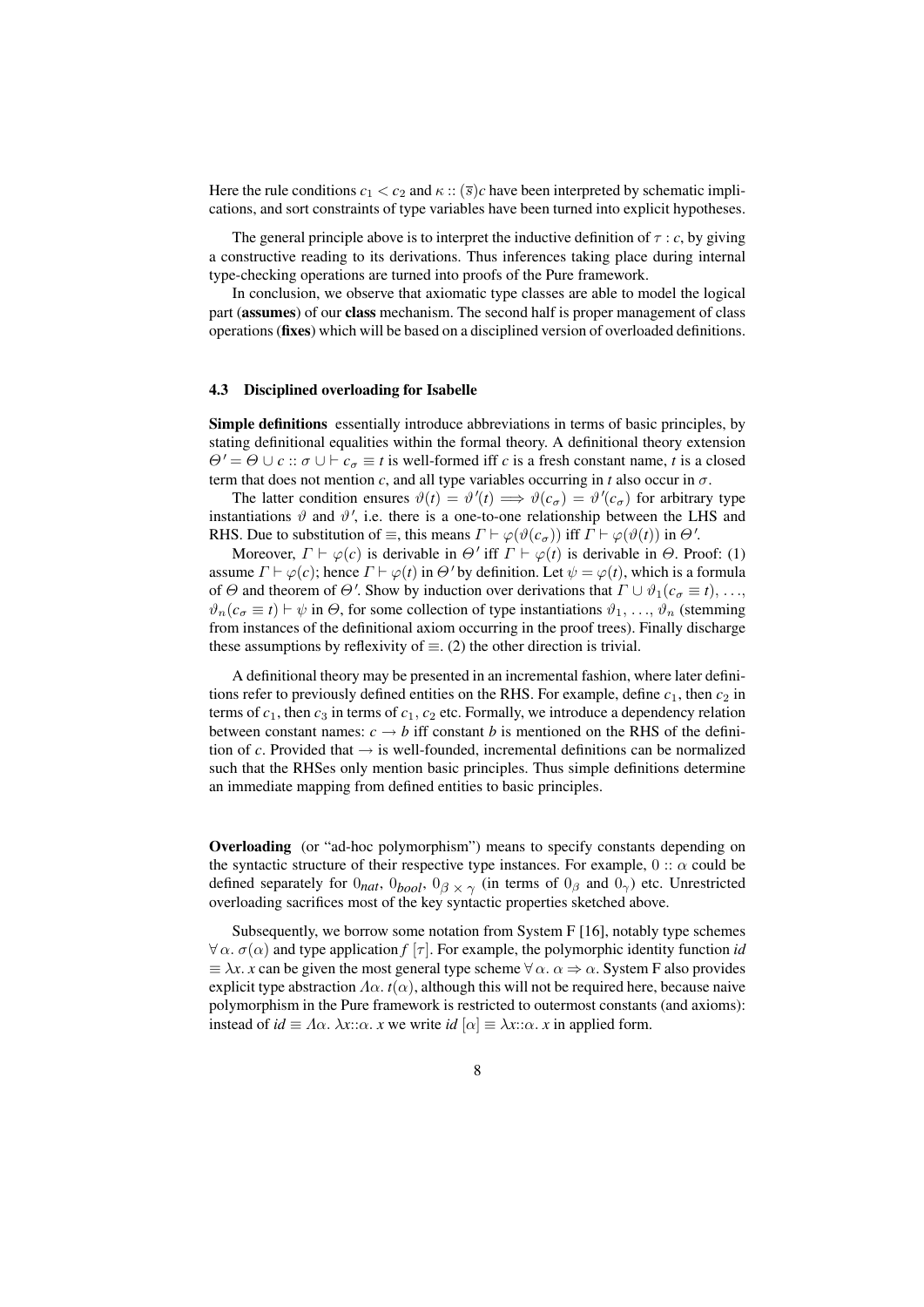This quasi-polymorphic perspective allows an adequate view on constant declarations and type instances as required for overloading. Any declaration *c* :: σ can be turned into an explicit type scheme  $c$  ::  $\forall \overline{\alpha}$ .  $\sigma(\overline{\alpha})$  by presenting the type variables  $\overline{\alpha}$  of the body *σ* in some canonical order. Type instances can now be written as  $c[\overline{\tau}]$ , where  $\overline{\tau}$  emerges by matching against  $\sigma$  and putting the RHSes of the resulting substitution  $\alpha_1 \mapsto \tau_1$ ,  $\ldots, \alpha_n \mapsto \tau_n$  into the same canonical order.

Linear polymorphic declarations  $(n = 1)$  are an important special case of this. Here *c* ::  $\forall \alpha$ .  $\sigma(\alpha)$  acts like a function that maps a type  $\tau$  to a term *c* [ $\tau$ ] of type  $\sigma(\tau)$ .

**Restricted overloading** is a theory extension  $\Theta \cup c :: \forall \alpha$ .  $\sigma(\alpha) \cup \vdash c [\tau] \equiv t \cup ...$ that introduces a fresh constant declaration  $c$ , followed by a collection of specifications  $\vert c \vert \tau \vert \equiv t$  each, where *t* is a closed term, and all type variables of *t* also occur in  $\tau$ . The defining equations for *c* are further restricted to

$$
c \left[ \kappa \overline{\alpha} \right] \equiv \ldots b \left[ \overline{\tau} \right] \ldots d \left[ \alpha_i \right] \ldots
$$

such that the type argument of the LHS is a constructor  $\kappa$  applied to distinct variables  $\overline{\alpha}$ , and the RHS (after normalizations with respect to simple definitions) only mentions further constants as follows:

- 1. arbitrary instances of constants named *b*, provided that  $c \rightarrow b$  holds according to a given well-founded dependency relation on constant names;
- 2. argument projections on overloaded constants  $d$  [ $\alpha_i$ ], selecting some  $\alpha_i$  from  $\overline{\alpha}$ .

Moreover the following global conditions have to be observed:

- There is at most one specification  $c \left[ \kappa \overline{\alpha} \right] \equiv \dots$  for each type constructor  $\kappa$ .
- Overloaded specifications are upwards-complete: for any  $c_1 \rightarrow c_2$ , the presence of  $c_1$  [ $\kappa \overline{\alpha}$ ]  $\equiv$  ... implies the presence of  $c_2$  [ $\kappa \overline{\alpha}$ ]  $\equiv$  ...

Note that the restriction of  $c \rightarrow b$  is independent of actual type instances and essentially decouples general interdependencies from overloading. For example, the specification of *c*  $[nat] \equiv \dots b$   $[bool] \dots$  and  $b$   $[nat] \equiv \dots c$   $[bool] \dots$  is ruled out, due to the cycle  $c \rightarrow b \rightarrow c$  on constant names.

The following example illustrates restricted overloading of constants *eq* and *ord* for types *nat* and ×:

 $eq: \forall \alpha \ldotp \alpha \Rightarrow \alpha \Rightarrow \text{bool}$  $eq$  [*nat*]  $\equiv \lambda m n$ .  $m = n$ *eq*  $[\beta \times \gamma] \equiv \lambda p q$ . *eq*  $[\beta]$  (*fst p*) (*fst q*)  $\wedge$  *eq*  $[\gamma]$  (*snd p*) (*snd q*) *ord* ::  $\forall \alpha \ldotp \alpha \Rightarrow \alpha \Rightarrow \text{bool}$ *ord*  $[nat] \equiv \lambda m n$ .  $m < n$ *ord*  $[\beta \times \gamma] \equiv \lambda p q$ *. ord*  $[\beta]$  (*fst p*) (*fst q*)  $\vee$ *eq*  $[\beta]$  (*fst p*) (*fst q*)  $\land$  *ord*  $[\gamma]$  (*snd p*) (*snd q*)

In general, restricted overloading and simple definitions may be presented incrementally, with alternating dependencies of overloaded vs. non-overloaded constants.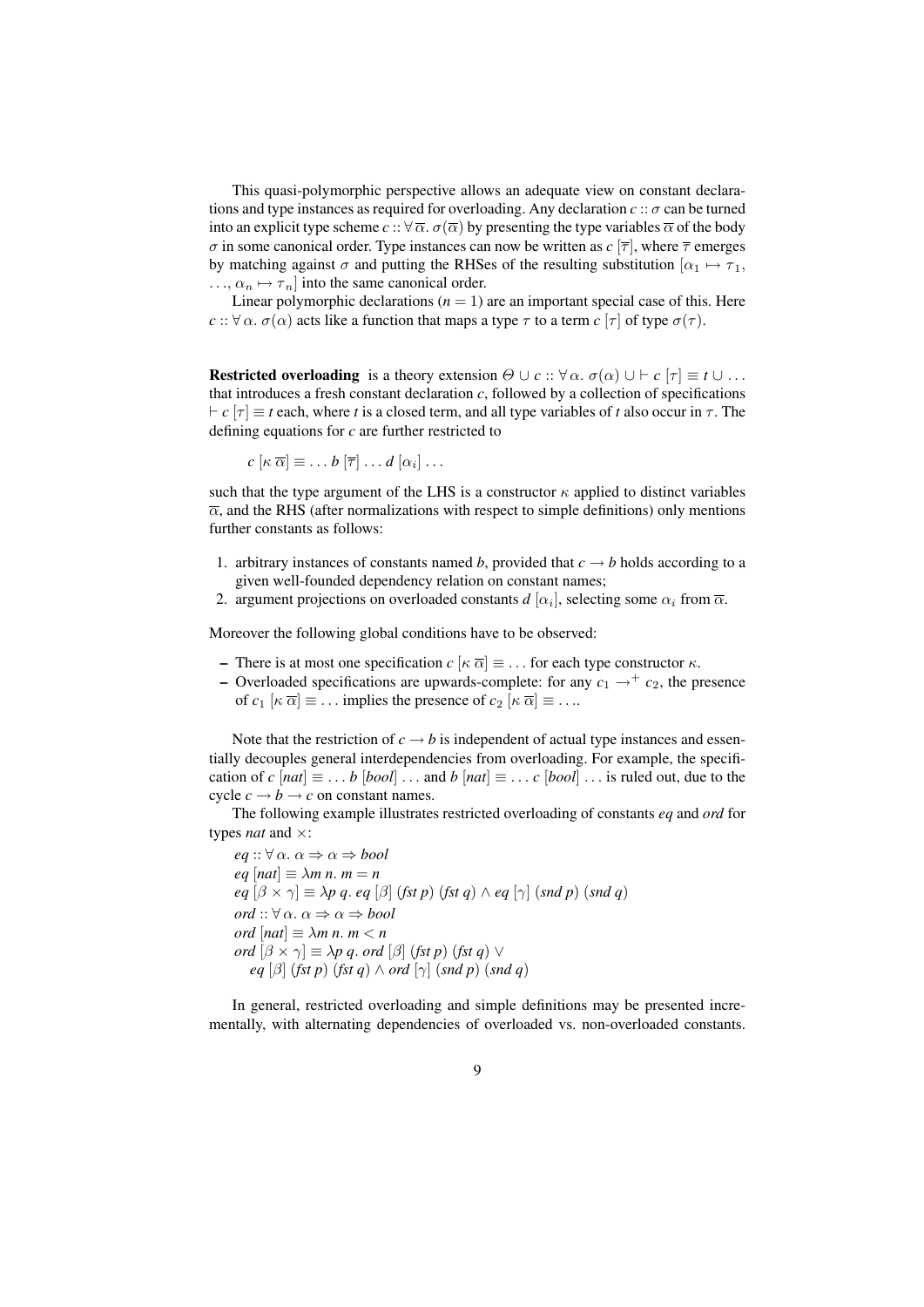The resulting theory still describes a mapping from defined entities to basic principles — as sketched before for simple definitions alone. The key idea is to traverse the system along the lexicographic product of the global dependency relation  $c \rightarrow b$  and the substructural order on types  $\kappa \overline{\alpha} \rightarrow \alpha_i$ , which is also well-founded.

Overloading as order-sorted type-algebra is a slightly more abstract view on the structure of interdependent overloaded specifications. After expanding all simple (nonoverloaded) definitions, the resulting algebra of overloading is achieved as follows.

Classes: Each overloaded operation is turned into a type class of the same name.<sup>2</sup>

**Class relation:** The global dependency relation  $\rightarrow$  is restricted to overloaded constants, i.e.  $c_1 < c_2$  iff  $c_1 \rightarrow c_2$  on classes.

Constructor arities: The local dependencies of definitional equations are turned into constructor arities, i.e.  $\kappa$  ::  $(s_1, \ldots, s_k)c$  for each constructor  $\kappa$  and class *c*, where  $s_i = \bigcap d$  such that  $d[\alpha_i]$  occurs on the RHS of some specification  $c'$  [ $\kappa \alpha_1 \ldots \alpha_k$ ]  $\equiv$ ... for some  $c' \supseteq c$ .

Observe that this algebra is coregular by construction, because the argument sorts of type arities account for the upwards-completion of definitions explicitly.

For example, the previous overloaded definitions of *eq* and *ord* result in the algebra consisting of classes *ord*  $\lt$  *eq* with constructor arities *nat* :: *eq*, and  $\times$  :: *(eq, eq)eq*, and *nat* :: *ord*, and  $\times$  :: (*eq*  $\cap$  *ord*, *eq*  $\cap$  *ord*)*ord*.

We now employ the order-sorted algebra to expand disciplined overloading: for any  $\vdash \varphi$  mentioning well-defined instances *c* [ $\tau$ ] of overloaded constants, we produce  $\vdash \varphi'$ that refers only to basic principles. In the first stage, we normalize by all definitional equalities, which removes non-overloaded constants and reduces overloaded ones to occurrences  $c_{\alpha}$  on type variables. In the second stage we construct dictionary terms.

A *dictionary*  $\delta$  for class *c* is a collection of terms  $[t_1, \ldots, t_n]$  that provide implementations for the class operations  $[c_1, ..., c_n]$ , for the collection of classes  $c' \supseteq c$ presented in canonical order. The construction works by interpreting the derivation of  $\tau$ : *c* for each *c* [ $\tau$ ] occurring in  $\vdash \varphi$ . The base case refers to locally fixed dictionary parameters  $p^c :: \sigma(\alpha)$  for each  $c [\alpha] :: \sigma(\alpha)$  in  $\vdash \varphi$ . The type constructor case refers to the collection  $\overline{\varrho}$  of RHSes of all specifications  $c'$  [ $\kappa \overline{\alpha} \equiv ...$ ] for  $c' \supseteq c$ , as in the construction of type arities  $\kappa$  ::  $(\bar{s})c$  above. The notation  $\{\delta : c\}$  means that  $\delta$  contains a dictionary term for *c*. We now get the following rules:

$$
\frac{\{\delta : c_1\} \quad c_1 < c_2}{\{\delta : c_2\}} \quad \text{(classrel)}
$$
\n
$$
\frac{\{\delta_1 : s_1\} \quad \dots \quad \{\delta_k : s_k\} \quad \kappa :: (s_1, \dots, s_k)c}{\{\overline{\varrho}(\delta_1, \dots, \delta_k) : c\}} \quad \text{(constructor)}
$$
\n
$$
\frac{\{\sigma^c : s_k\} \quad \text{(variable)}}{\{\sigma^c : \dots, \rho^c : s_k\} \quad \text{(variable)}}
$$

<sup>&</sup>lt;sup>2</sup> We essentially assume that each type class corresponds to exactly one operation of the same name. Minor re-formulations will admit the more liberal scheme seen in practice (e.g. §2).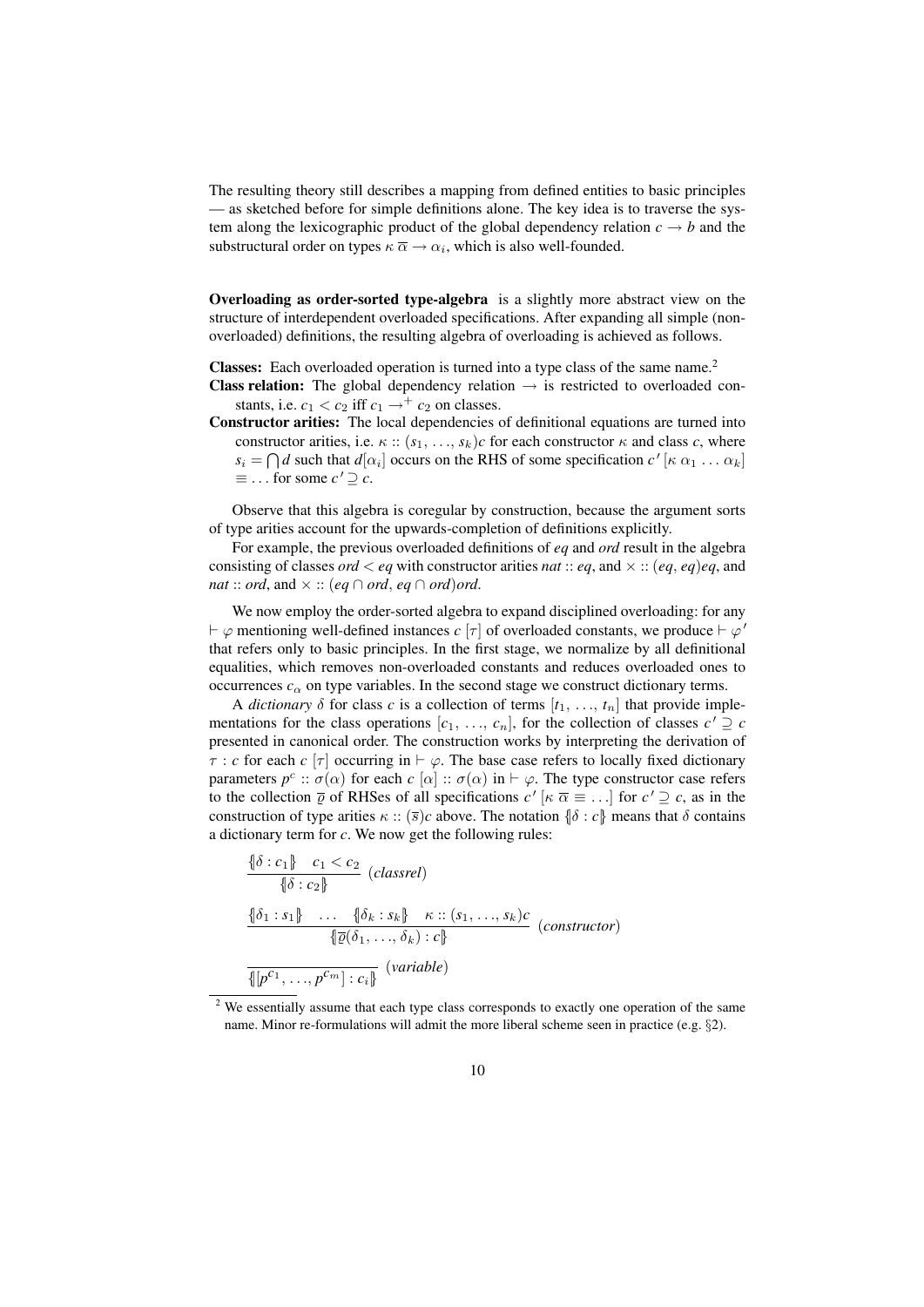For example,  $\vdash P$  (*ord*  $(\beta \times \gamma)$ ) can be expanded to  $\vdash P$  ( $\lambda p$  q. *ord*<sub>1</sub> (*fst p*) (*fst q*)  $\vee$  $eq_1$  (*fst p*) (*fst q*)  $\land$  *ord*<sub>2</sub> (*snd p*) (*snd q*)), for new local variables  $eq_1$ ,  $eq_2$ ,  $ord_1$ ,  $ord_2$ .

We see that disciplined overloading can be linked to the order-sorted type-algebra quite naturally. The key benefit is that well-definedness of  $c \left[ \tau \right]$  is reduced to wellsortedness  $\tau : c$ , while a constructive reading provides the dictionary expansion.

Thus we have managed to make "ad-hoc polymorphism less ad-hoc", although by quite different means than the original Haskell type class system [18]. In more general versions of type theory, the reconstruction of dictionary terms (for the operations) and proof terms (for the logical part) would have coincided anyway, but Pure has two distinctive categories of formal entities that appear to the user as fixes and assumes.

### 5 Integration

We are ready to integrate the concepts of  $\S$ 3 and  $\S$ 4 to explain our version of **class** and instance. Essentially, we shall introduce (I) a locale that manages both the fixes and assumes explicitly, (II) type class infrastructure that replaces the fixes by global operations according to disciplined overloading, and (III) a formal link between the locale and type class by locale interpretation. We illustrate this by the example from  $\S$ 2.

### 5.1 Class definition

(I) The syntax for class specifications is the same as for locale, restricted to exactly one type variable  $\alpha$ . Thus a **class** is literally made a **locale** of the same name. E.g.

```
locale semigroup =
   fixes mult :: \alpha \Rightarrow \alpha \Rightarrow \alpha (infix \circ 70)
   assumes assoc: (x \circ y) \circ z = x \circ (y \circ z)
```
(II) The same specification is turned into type class infrastructure as follows.

1. For all class operations (fixes) introduce global operations (consts) with the same name and type. E.g.

```
consts
    mult :: \alpha \Rightarrow \alpha \Rightarrow \alpha (infix \circ 70)
```
2. Introduce an *axiomatic type class* whose axioms are the class premises (assumes), applied to the newly introduced consts. Since a locale definition already defines a predicate corresponding to the body, we can use a compact representation. E.g.

```
axclass semigroup
   axiom: semigroup (mult :: \alpha \Rightarrow \alpha \Rightarrow \alpha)
```
3. Restrict subsequent uses of the global operations to the new type class. E.g.

```
constraints
```

```
mult :: \alpha::semigroup \Rightarrow \alpha \Rightarrow \alpha
```
This is merely an extra-logical hint for type-inference, which ensures that occurrences of the operations will be well-defined.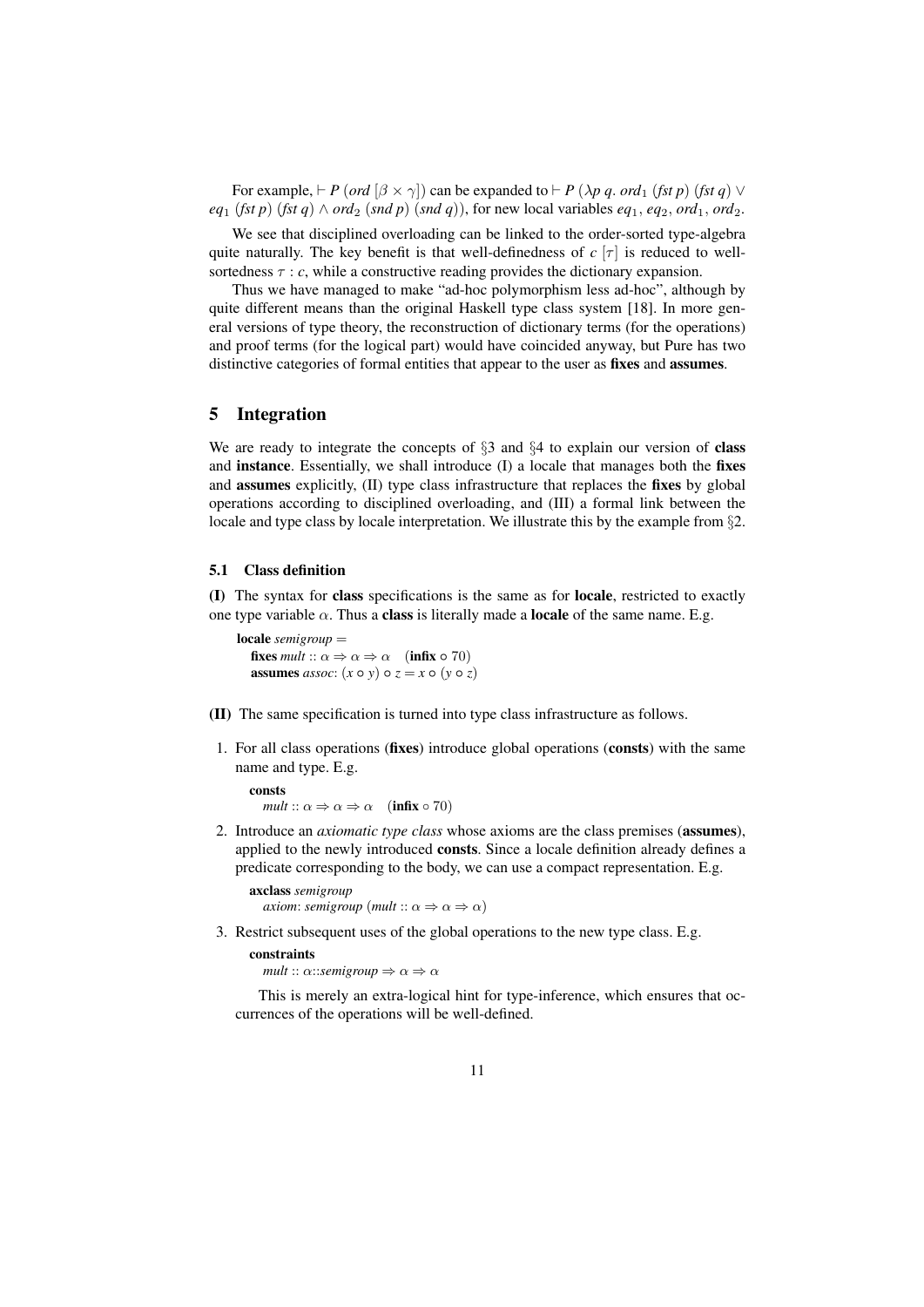(III) Finally link the locale and type class infrastructure by means of locale interpretation: the global operations (consts) are inserted for the local ones (fixes), and the (already derived) class axiom is inserted for the locale premises (assumes). E.g.

**interpretation** *semigroup*  $[mult:: \alpha::semigroup \Rightarrow \alpha \Rightarrow \alpha]$ by (*rule semigroup-class*.*axiom*)

This reduces the generality of locale results by fixing the operations, but  $\alpha$  remains free.

### 5.2 Class instantiation

An instance provides term definitions and proofs on particular type patterns  $\kappa \bar{\alpha}$ . The class operations are introduced by the existing primitive for overloaded definitions, which is only used in the restricted sense of §4.3. E.g.

defs (overloaded) *mult-int-def* :  $(i::int) \circ j \equiv i + j$ 

The actual instance proof uses the original axclass instantiation mechanism. E.g.

```
instance int :: semigroup — (existing version of axclass instance)
proof
  fix i j k :: int have (i + j) + k = i + (j + k) by simp
  then show (i \circ j) \circ k = i \circ (j \circ k) unfolding mult-int-def.
qed
```
#### 5.3 Subclasses

(I) In order to derive a new class *c* from existing super-classes  $b_1, \ldots, b_n$  we simply produce parallel hierarchies of locales and type classes. For locales this means to import the merge  $b_1 + \ldots + b_n$  of the corresponding parent locales. E.g.

```
\textbf{locale} \, \textit{group} = \textit{semigroup} + \textbf{true}fixes neutral :: \alpha (1)
       and inverse :: \alpha \Rightarrow \alpha \quad ((-<sup>-1</sup>) [1000] 999)
   assumes left-neutral: 1 \circ x = xand left-inverse: x^{-1} \circ x = 1
```
(II) The type class setup is analogous; axclass treats super-classes as expected. E.g.

```
consts
   neutral :: \alpha (1)
    inverse :: \alpha \Rightarrow \alpha ((-<sup>-1</sup>) [1000] 999)
```

```
axclass group < semigroup
  axiom: group mult neutral inverse
```
### constraints

*neutral* :: α::*group inverse* ::  $\alpha$ :*:group*  $\Rightarrow \alpha$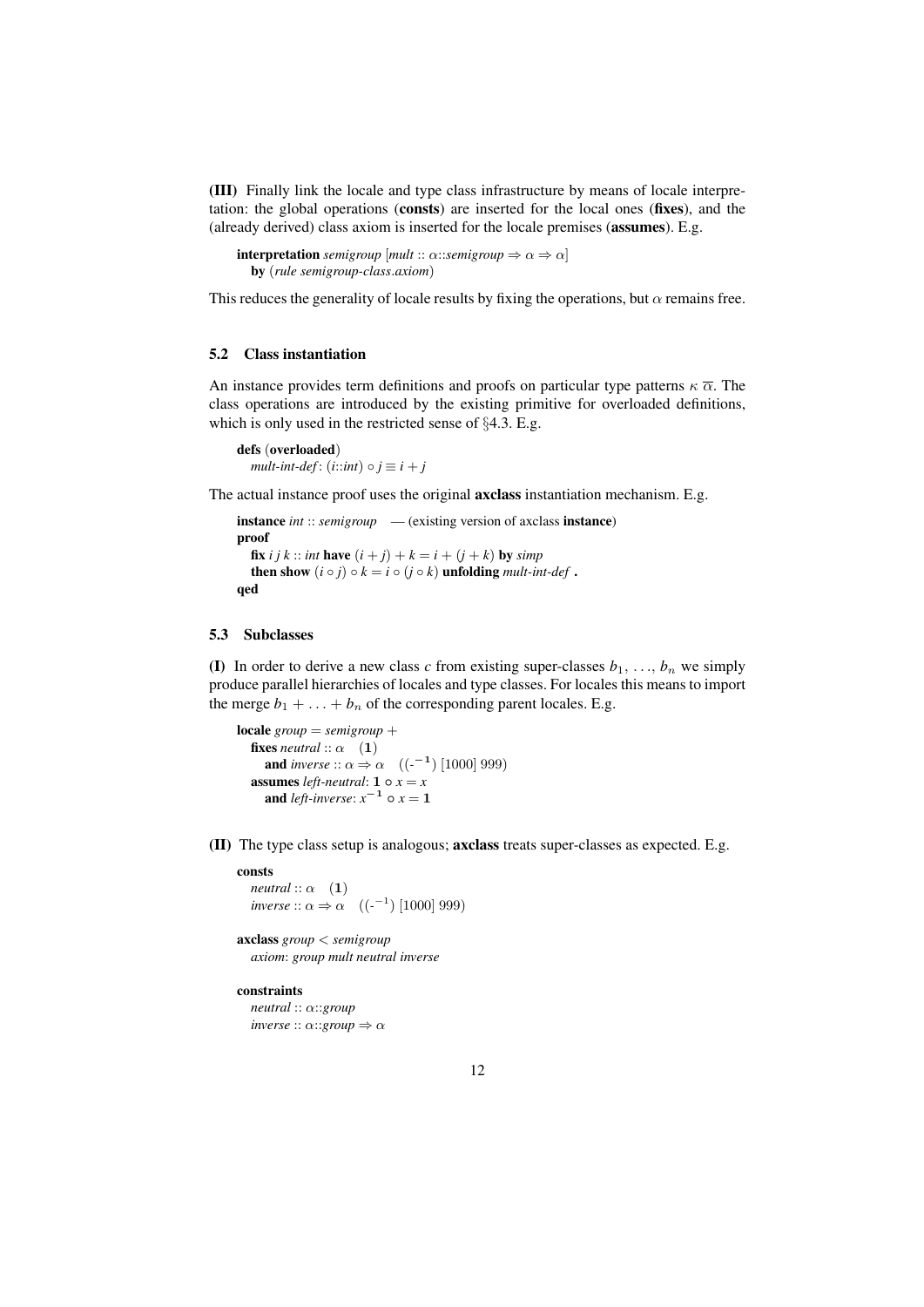(III) The link between locale and class definition is again by interpretation. The implicit import of results established in parent locales [2] works without further ado. E.g.

#### interpretation

```
group [mult:: \alpha:: \alpha:: \alpha up \Rightarrow \alpha \Rightarrow \alpha neutral :: \alpha:: \alpha up \in \alpha inverse :: \alpha:: \alpha up \Rightarrow \alphaby (rule group-class.axiom)
```
### 5.4 Abstract reasoning

Nothing special needs to be done here — we benefit directly from the existing mechanisms of locale lemmas. E.g. "lemma (*in group*) . . ." refers to the target locale *group*, even if this happens to be related to a type class of the same name. Abstract reasoning is performed in full generality at the locale level relative to fixes and assumes.

# 6 Conclusion

Stocktaking. The present approach to constructive type classes in Isabelle integrates a fair amount of existing concepts into a coherent mechanism for the end-user, without having to extend the underlying logical foundations. Apart from collecting existing concepts, our main contribution is twofold: (1) explicit reconstruction of proofs and dictionary terms, guided by constructive interpretation of order-sorted type algebras, (2) relating locale and class concepts by means of interpretation.

The first aspect has foundational impact, the formal content of type classes is explained more thoroughly in terms of basic principles. Moreover, applications that build on the internal representations of theories and proofs may benefit from this additional structure (e.g. code generation for ML or proof export for other versions of HOL).

The second aspect is very important for user-level reasoning with type classes within the formal system. Our link to the locale mechanism [8, 1, 2] overcomes the former restriction of axiomatic type-classes to a fixed "signature" of overloaded constants. Our classes admit abstract reasoning in the general locale context, where operations are local parameters; results are implicitly passed down to the actual type class thanks to locale interpretation. Thus we essentially combine the best of both worlds.

Even more, several type classes can be linked to the same locale, using the additional includes element to refer to a renamed locale specification: e.g. class *abelian-group*  $=$  **includes** *group add* (**infix**  $+60$ ) **assumes** *commute*: ... etc. General lemmas established in *group* will then become available for both type classes *group* and *abelian-group*.

The present work has resulted in clarification of various Isabelle internals<sup>3</sup>. In particular, the constructive interpretation of order-sorted type-algebra is now explicit in the internal workings of axclass, so far some justifications have been only on paper [19]. There is now also a separation of constant declarations  $c$  ::  $\forall \alpha$ .  $\sigma(\alpha)$ , and extra-logical type-inference constraints  $c$  ::  $\forall \alpha$ :*c*.  $\sigma(\alpha)$ .

 $3$  See http://isabelle.in.tum.de/devel/for a development snapshot.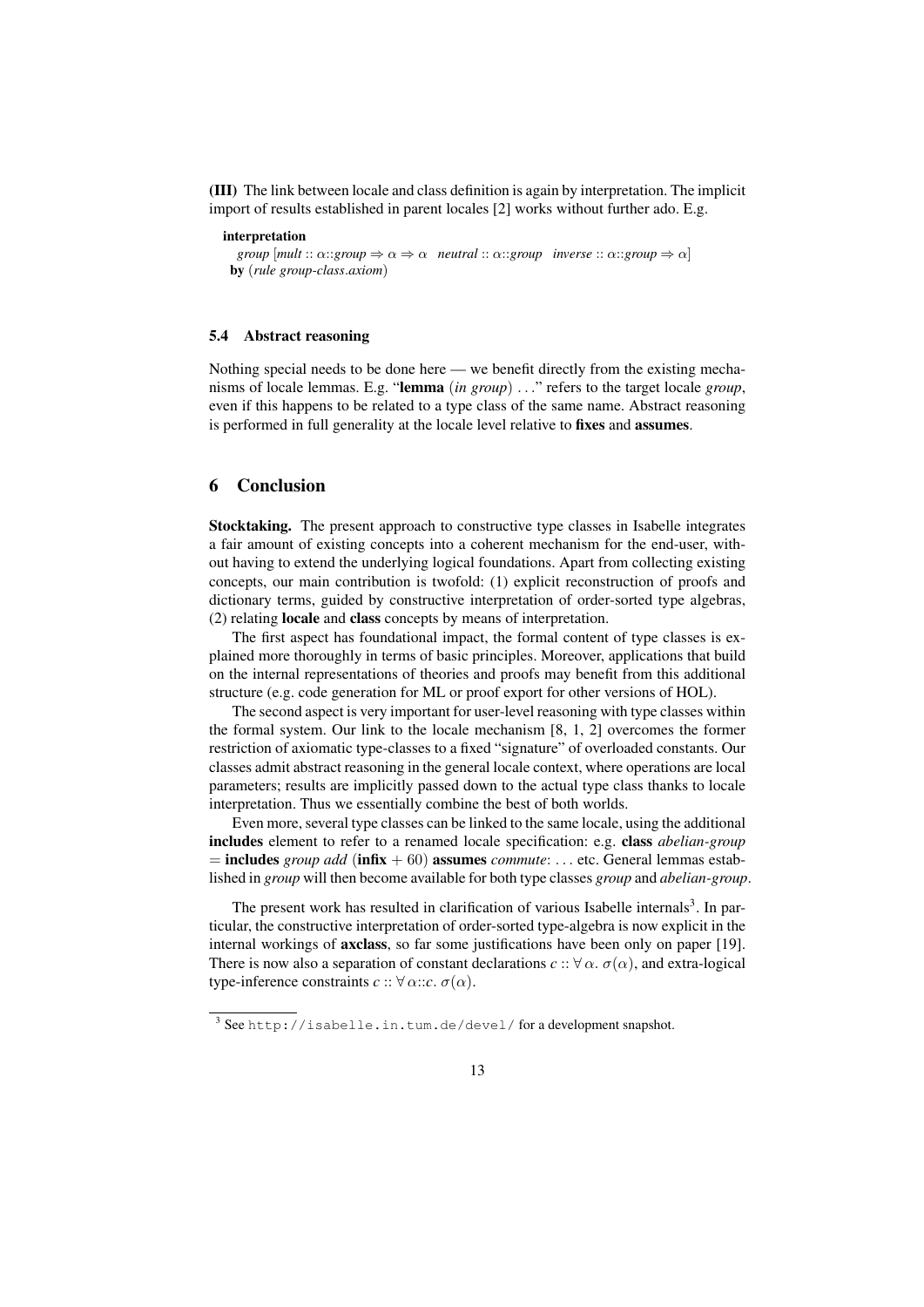Related work. Module systems (especially for theorem provers) provide a more general perspective on our work. Roughly speaking, the huge amount of existing approaches can be categorized as follows: (1) full / explicit module languages vs. (2) restricted / implicit structuring mechanisms. ML functors [16] and Coq modules [4, 5] represent the first kind, type classes in Haskell or Isabelle the second, more light-weight one. Our work helps to bridge the gap between these two extremes, by enhancing the basic type class concepts towards a more explicit notion of modules, thanks to the underlying locale infrastructure.

Compared to a full-grown module system, locales do have some limitations: no truly polymorphic parameters, no type-constructors as parameters. For example, a theory of monads would be hard to formalize. However, explaining locales (and classes) in terms of existing Isabelle/Pure concepts avoids tinkering with the logic itself.

Type classes have first appeared in Haskell [18, 15, 6], to make "ad-hoc polymorphism less ad-hoc". The underlying ideas have later been rephrased as a problem of Hindley-Milner type-checking within an order-sorted algebra of types [13], and integrated into the Isabelle/Pure type-checker [10]. Isabelle type classes acquired their first logical interpretation in [19]. Note that more recent extensions of the original Haskell type classes (including *constructor classes* and *multi-parameter classes* [7]) are not covered in this work, mostly due to fundamental limitations of the underlying logic.

Future work. Our constructive combination of type classes and locales essentially organizes lemmas (proofs) that emerge in related contexts. This principle could be transferred to derived operations (terms). Recent experiments on "definition (*in l*)" for locales could be generalized to handle classes as well, by producing parallel definitions internally that refer either to locale parameters (fixes) or overloaded operations (consts).

Further considerations need to be spent on instance definitions. So far this is limited to simple definitions of Pure, but realistic applications demand more flexibility. The key question is how to combine derived definitional mechanisms with class instantiations in a modular fashion, without hardwiring one into the other. Then a package like [9] for general recursive functions could be used to specify class operations.

Acknowledgment. Alexander Krauss and Tobias Nipkow have commented on draft versions of this paper.